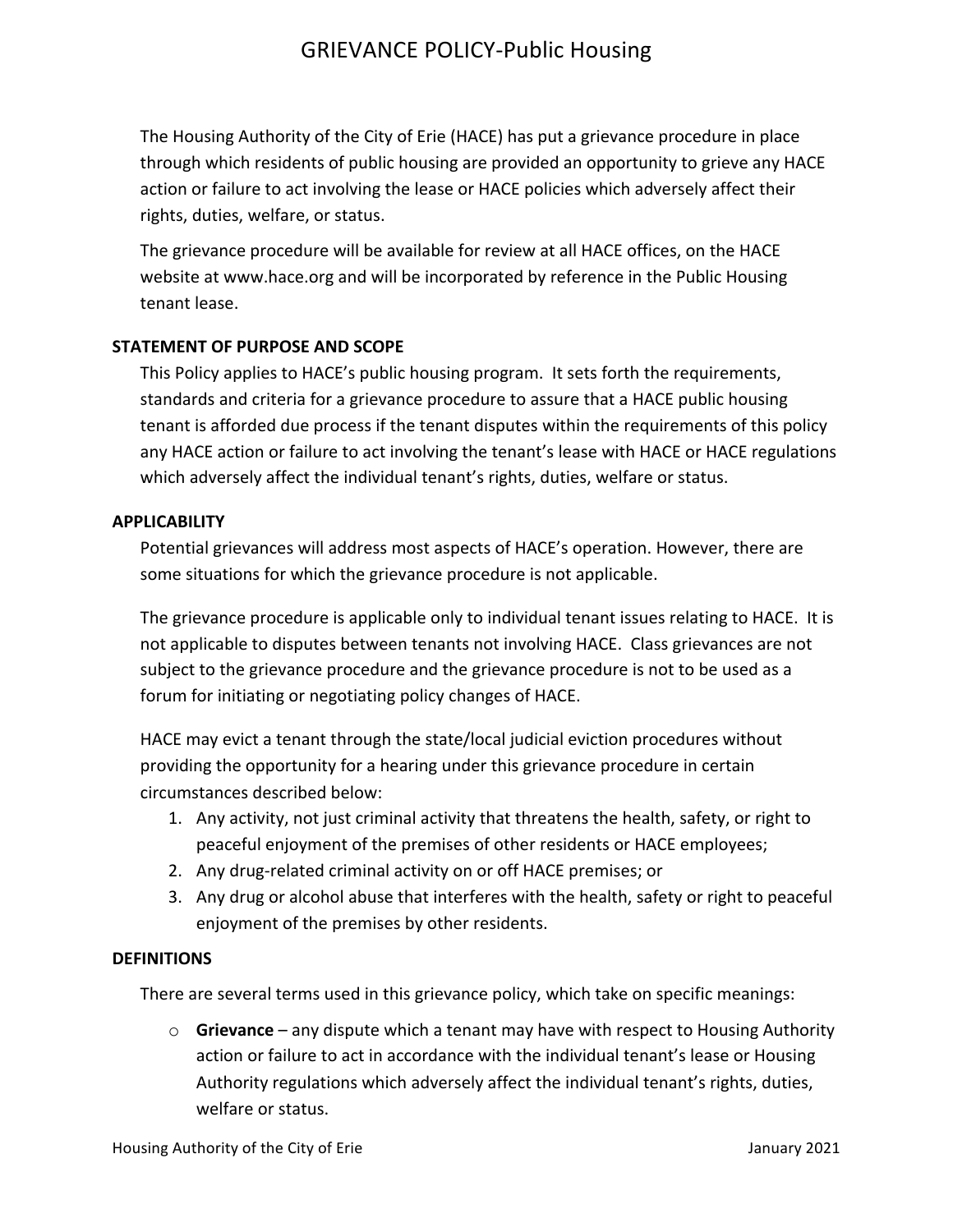- o **Complainant** any tenant whose grievance is presented to the Housing Authority or at the project management office.
- $\circ$  **Elements of Due Process** an eviction action or termination of tenancy in a State or local court in which the following procedural safeguards are required;
	- Adequate notice to the tenant of the grounds for terminating the tenancy and for eviction;
	- " Right of the tenant to be represented by counsel;
	- Opportunity for the tenant to refute the evidence presented by the PHA including the right to confront and cross-examine witnesses and to present any affirmative legal or equitable defense which the tenant may have;
	- A written decision on the merits.
- o **Hearing Officer/Panel** a person/panel selected in accordance with HUD regulations to hear grievances and render a decision with respect thereto.
- $\circ$  **Tenant** the adult person (or persons) (other than a live-in aide)
	- Who resides in the unit, and who executed the lease with the Housing Authority as lessee of the dwelling unit, or, if no such person now resides in the unit,
	- Who resides in the unit, and who is the remaining head of household of the tenant family residing in the dwelling unit.

## **SELECTION OF HEARING OFFICER**

A grievance hearing shall be conducted by an impartial person or person appointed by HACE, other than a person who made or approved the PHA action under review or a subordinate of such person.

## **PROCEDURES**

HACE's grievance procedure, which is described in more detail below, will generally include (a) written notice of adverse decision, (b) informal settlement meeting with property manager, and (c) grievance hearing before grievance officer.

1. An adverse decision will be conveyed in writing, advising the tenant of the right to request an informal settlement meeting, and include a form for requesting an informal settlement meeting.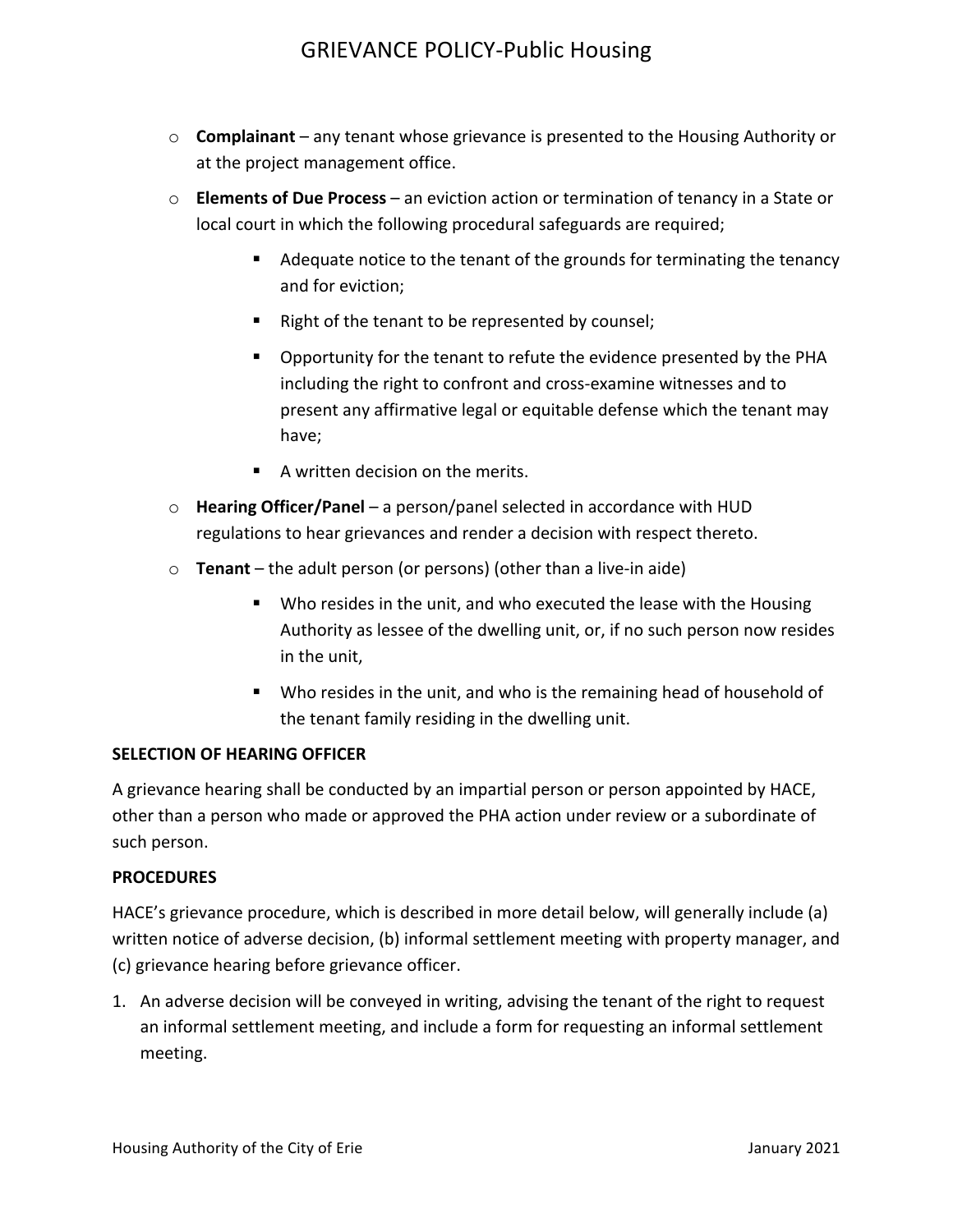- a. A tenant will have 10 days from the date of the letter to request an informal settlement meeting with the Manager.
- 2. An initial informal settlement meeting with the Manager.
	- a. The informal settlement meeting should take place within 7 days of the date the tenant's request is received.
	- b. The informal settlement meeting will typically take place in the Manager's office or by conference call.
	- c. After the informal settlement meeting, a written summary will be prepared within 10 business days.
	- d. A copy of the written summary will be given to the tenant and one retained in HACE's tenant's file.
	- e. The written summary will specify the names of the participants, date(s) of the meeting, the nature of the proposed disposition of the complaint and the specific reasons therefore and specify the procedures by which a hearing may be obtained if the complainant is not satisfied.
	- f. After receiving the written summary, the tenant may submit a written request for a grievance hearing to HACE within 10 business days after receipt of the summary of discussion.
		- 1. A request for grievance hearing must be in writing and specify:
			- a. The reason for the grievance; and
			- b. The action or relief sought.
- 3. If the complainant does not request a grievance hearing in writing, then HACE's disposition of the grievance will become final.
- 4. If a tenant does request a grievance hearing in writing, then the following procedure will be followed:
	- a. Before the hearing:
		- 1. HACE will confirm that the informal settlement meeting took place or determine whether there is good cause why it did not take place.

NOTE: If the informal settlement meeting did not take place, the tenant is not entitled to a grievance hearing.

2. If the requirements related to informal hearing and written request are satisfied, then HACE will promptly schedule a grievance hearing.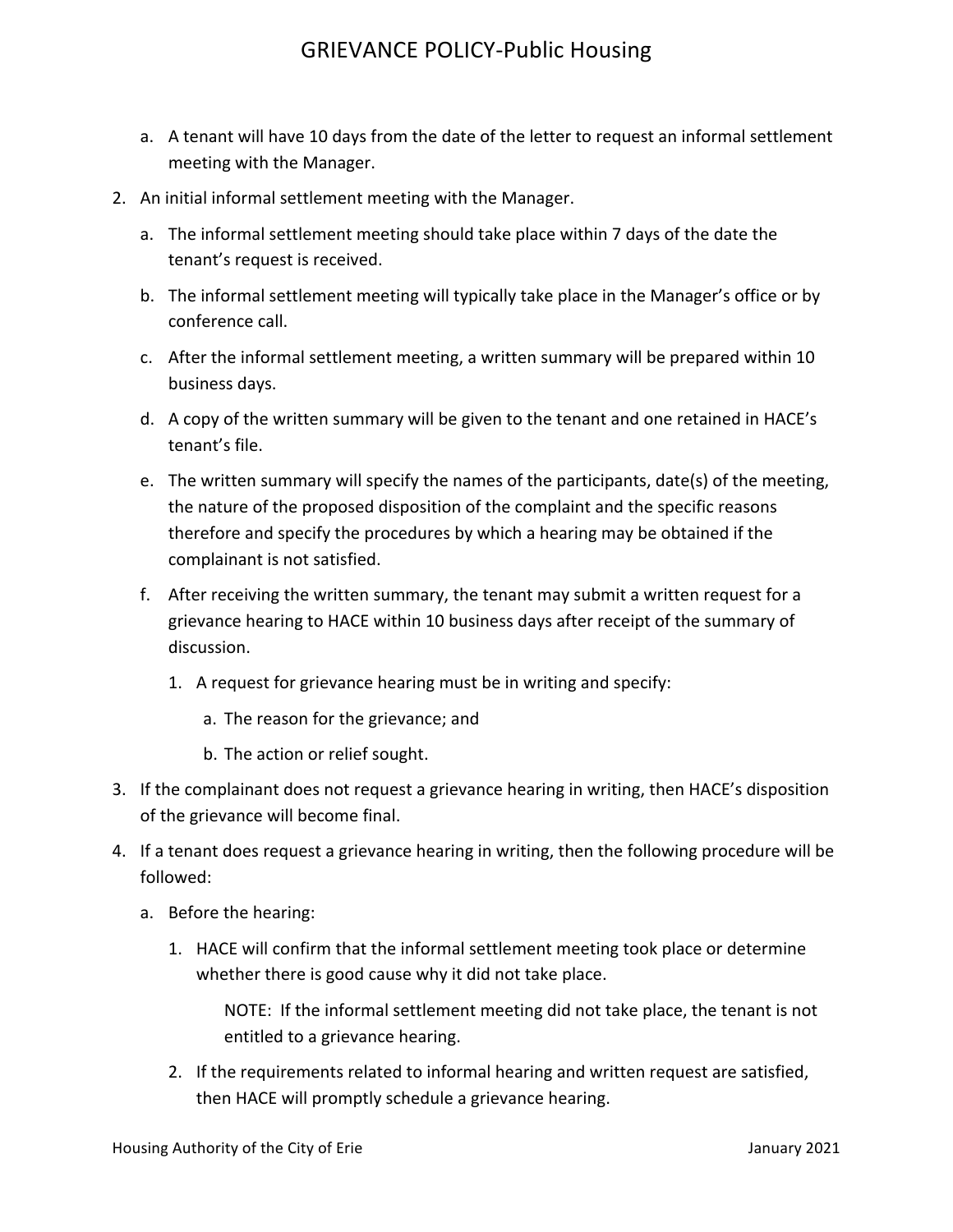- 3. A scheduling letter will notify the Complainant of the date, time and place for a hearing and advise the tenant that:
	- a. Relevant documents are available for examination.
	- b. Complainant has the right to an attorney or representative.
	- c. Complainant has the right to a private hearing.
	- d. Complainant has the right to present evidence and argument, controvert evidence, and cross-examine all witnesses on whom HACE or the property manager rely.
	- e. The grievance hearing shall be conducted informally.
	- f. Complainant must make a showing that he or she is entitled to relief.
- b. Hearing Procedures:
	- a. If tenant fails to appear, the hearing officer may postpone the hearing or determine that tenant has waived his/her rights.
	- b. If both parties appear, the Hearing Officer will conduct the hearing in a manner that provides for the rights set forth in the preceding section.
- c. After the hearing:
	- 1. The Hearing Officer will issue a decision based solely and exclusively on the evidence presented at the hearing.
	- 2. A written decision will state the decision and the reasons for the decision.
	- 3. The tenant does not waive his right to a trial *de novo* or judicial review by participating in the grievance process.
- d. The Hearing Officer's decision is binding on HACE unless the HACE Board of Directors determines, and notifies the complainant of its determination, that: 1) the grievance does not concern a HACE action or failure to act in accordance with or involving the complainant's lease or HACE regulations, which adversely affect the complainant's rights, duties, welfare or status; or 2) the decision of the hearing officer or hearing panel is contrary to applicable Federal, State or local law, HUD regulations or requirements of the annual contributions contract between HUD and HACE.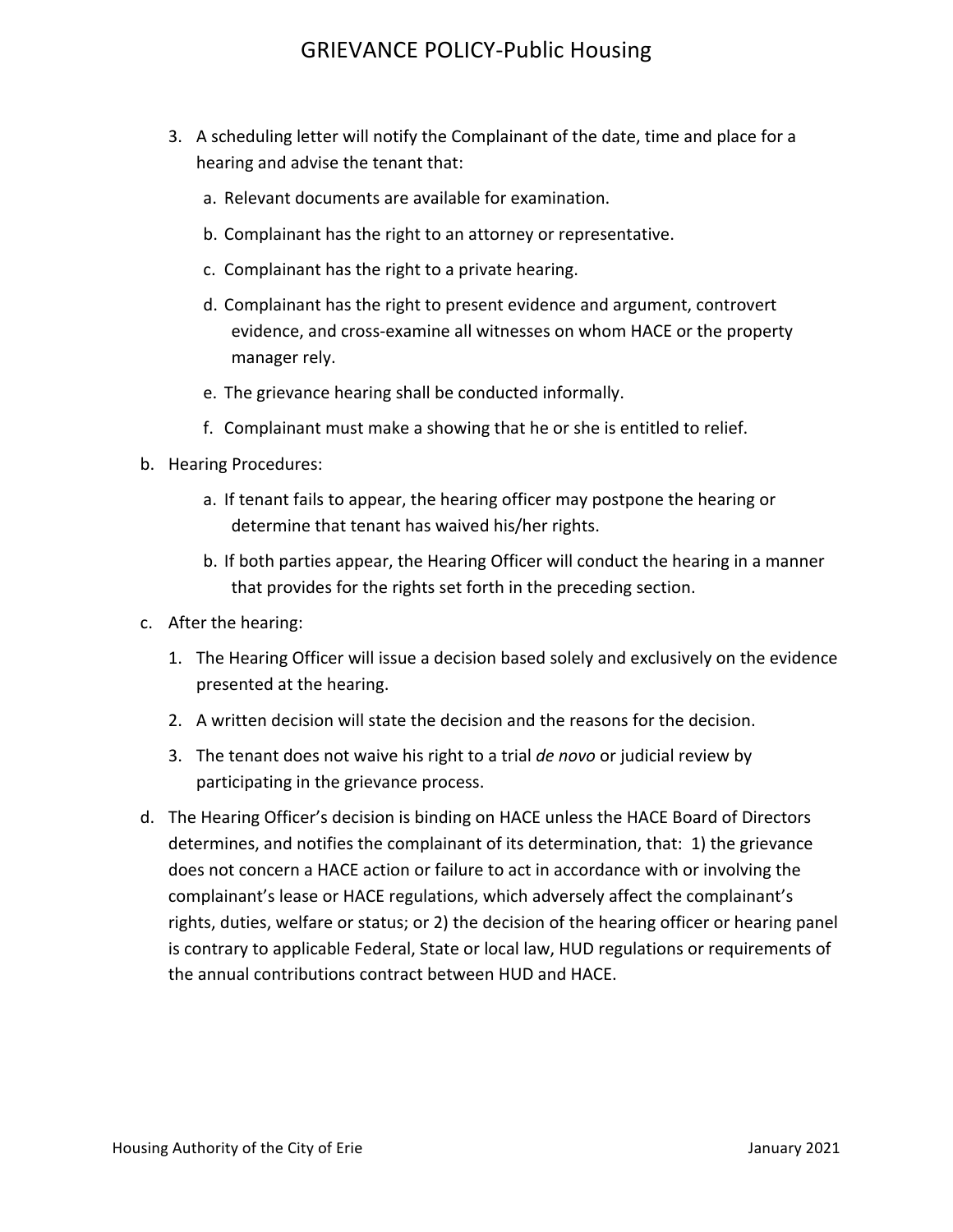## **NOTICE OF ADVERSE ACTION**

|      | Date___________________                                                                                                                                                            |  |  |
|------|------------------------------------------------------------------------------------------------------------------------------------------------------------------------------------|--|--|
|      |                                                                                                                                                                                    |  |  |
|      | Address                                                                                                                                                                            |  |  |
| I.   | This is to advise you that the following action will be taken against you:                                                                                                         |  |  |
|      |                                                                                                                                                                                    |  |  |
| Ш.   | The reason for the action is as follows [including who, what, when, where, and why, in<br>terms of the action – and the relevant regulatory, statutory, lease or other reference]. |  |  |
| III. | If you challenge this action, you have ten (10) calendar days from<br>{date}, to see your manager and ask for an informal meeting.                                                 |  |  |
|      | If you are not satisfied with the results of your informal meeting, then you may ask for a<br>Grievance Hearing.                                                                   |  |  |
| IV.  | You may obtain a copy of PHA's Grievance policy from the Manager, which details the<br>process for dispute and when this process is appropriate.                                   |  |  |
|      |                                                                                                                                                                                    |  |  |
|      | To be filled out by PHA:                                                                                                                                                           |  |  |
| L.   | Ivour namel hereby attest that Leither hand-delivered                                                                                                                              |  |  |

I\_\_\_\_\_\_\_\_\_\_\_\_\_\_\_\_\_\_\_\_\_\_\_\_\_\_\_ [your name] hereby attest that I either hand-delivered \_\_\_\_\_\_[check if appropriate] or sent by first class mail \_\_\_\_\_\_[check if appropriate], to **\_\_\_\_\_\_\_\_\_\_\_\_\_\_\_\_\_\_\_\_\_**[name of Tenant] at the following address:

[address to which sent], a copy of this Notice on \_\_\_\_\_\_\_\_\_\_\_\_\_\_\_\_\_\_\_\_\_\_\_\_\_\_\_\_\_\_\_[date].

\_\_\_\_\_\_\_\_\_\_\_\_\_\_\_\_\_\_\_\_\_\_\_\_\_\_\_\_\_\_\_\_\_\_\_\_\_\_\_\_\_\_\_\_\_\_\_\_\_\_\_\_\_\_\_\_\_\_\_\_\_\_\_\_\_\_\_\_\_\_\_\_\_\_ 

Signature: \_\_\_\_\_\_\_\_\_\_\_\_\_\_\_\_\_\_\_\_\_\_\_\_\_\_\_\_\_\_\_\_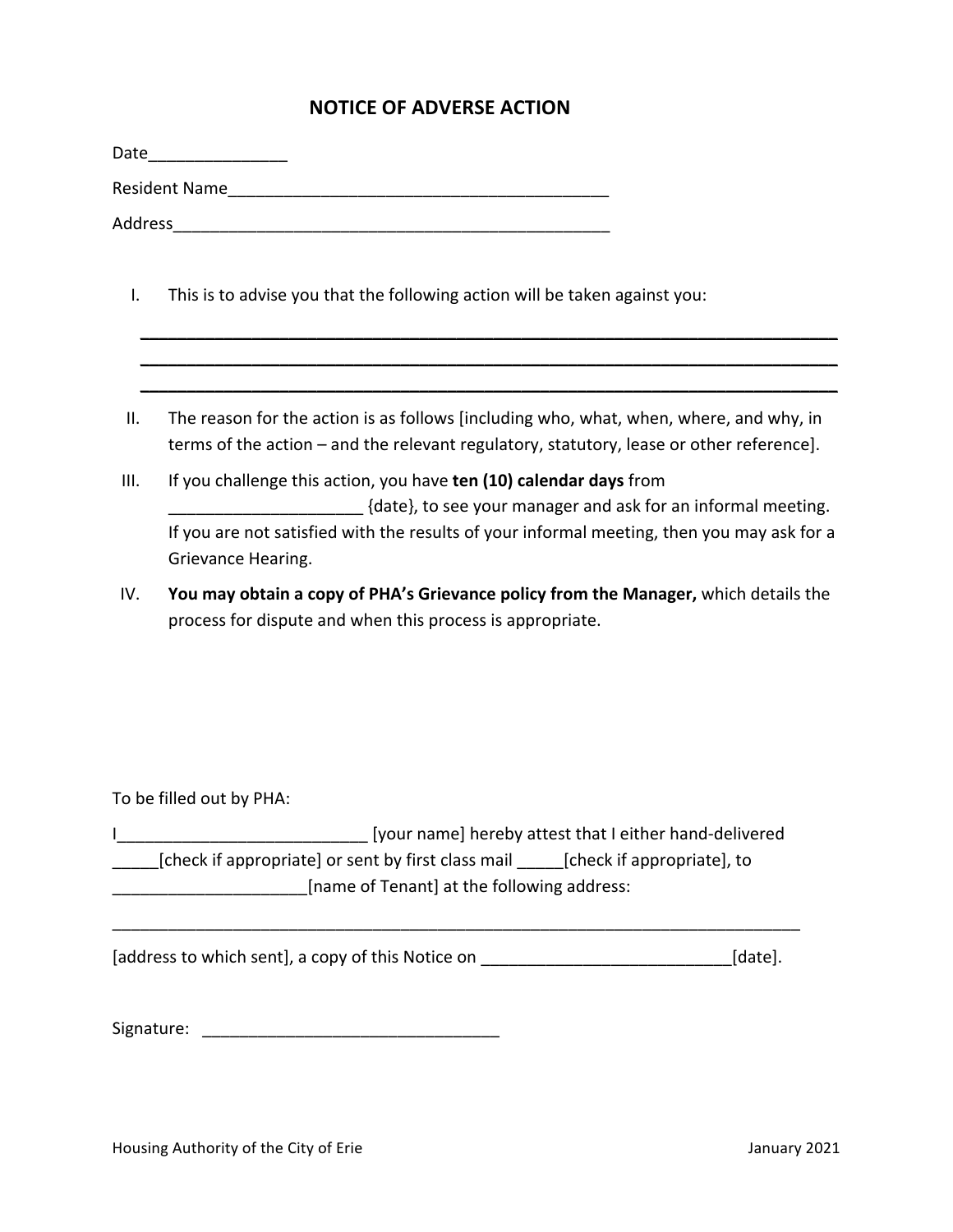# **INFORMAL SETTLEMENT MEETING REQUEST FORM**

| This information must be submitted to the Manager or Office within ten (10) calendar days of<br>the date that the Notice of Adverse Action was either mailed or hand-delivered (the date is<br>on the Notice). This information is available upon request. |                                                                                                                                                                                                    |  |  |
|------------------------------------------------------------------------------------------------------------------------------------------------------------------------------------------------------------------------------------------------------------|----------------------------------------------------------------------------------------------------------------------------------------------------------------------------------------------------|--|--|
|                                                                                                                                                                                                                                                            |                                                                                                                                                                                                    |  |  |
| Phone Number: 1990                                                                                                                                                                                                                                         | Address:<br><u> 1989 - Johann Stoff, deutscher Stoffen und der Stoffen und der Stoffen und der Stoffen und der Stoffen und der</u>                                                                 |  |  |
|                                                                                                                                                                                                                                                            | Manager: Manager:                                                                                                                                                                                  |  |  |
| to do):                                                                                                                                                                                                                                                    | Please explain the reasons for your dispute and what you want HACE to do (or not                                                                                                                   |  |  |
| <b>LEASE TERMINATION ISSUE:</b>                                                                                                                                                                                                                            |                                                                                                                                                                                                    |  |  |
|                                                                                                                                                                                                                                                            |                                                                                                                                                                                                    |  |  |
| assistance needed:                                                                                                                                                                                                                                         | If you have a disability that could affect your ability to participate at the informal settlement<br>hearing, you have the right to request a reasonable accommodation. Please specify the type of |  |  |
|                                                                                                                                                                                                                                                            |                                                                                                                                                                                                    |  |  |

The hearing coordinator will notify you that: 1) the requested accommodation is granted and will be provided, 2) more information is required, or 3) the request is denied.

**Tenant Signature Date**